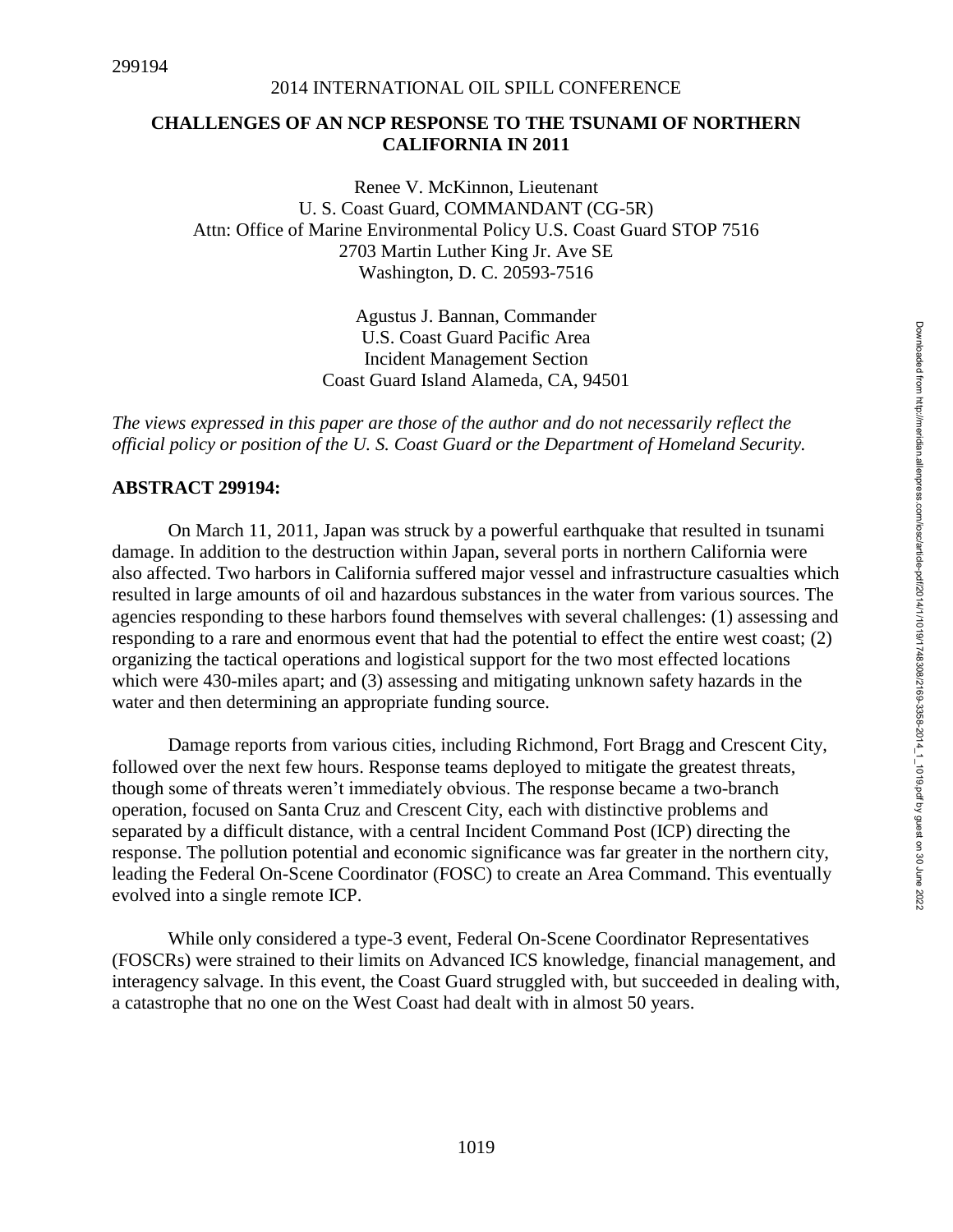## **INTRODUCTION:**

On March 11, 2011 a massive 9.0 magnitude earthquake hit the Pacific Ocean near Northeastern Japan devastating the region and triggering a massive tsunami. The quake also resulted in a smaller tsunami event along the Northern California coast. This event was much lower in intensity; however, repetitive wave surges caused significant damage to boats and infrastructure in the Santa Cruz and Crescent City harbors. In addition, damaged vessels spilled fuel and other pollutants into the water.

U. S. Coast Guard Sector San Francisco Captain of the Port (COTP) notified all ports within her jurisdiction by issuing a Captain of the Port order to all facilities stopping all oil transfers. A Broadcast Notice to Mariners was issued notifying all mariners of the possible threat of surges. Additionally, the COTP for San Francisco began notifying port partners and the U. S. Coast Guard Sector San Francisco Incident Management Team (IMT). The Watch Quarter Station Billet (WQSB) was activated at the Sector notifying Coast Guard active duty, reservists, civilians, and U. S. Coast Guard auxilarists of the incident. The WQSB is a tool used by many Coast Guard units to identify and train personnel for Incident Command positions in the event of an incident.



All IMT personnel reported within an hour of notification to the Incident Command Post (ICP) at U.S. Coast Guard Sector San Francisco at Yerba Buena Island, which is located in the middle of the Oakland Bay Bridge. Additionally, the U.S. Coast Guard established a Unified Command with California Department of Fish and Game (CDFG), as well as local Harbor Masters, and deployed crews to the impacted areas to conduct damage assessments, mitigate pollution impacts, and conduct cleanup operations.

The agencies responding to these harbors faced several challenges: (1) assessing and responding to a rare and enormous event that had the potential to effect the entire west coast; (2) organizing the tactical operations and logistical support for the two most effected locations 430-miles apart; and (3) assessing and

Downloaded from http://meridian.allenpress.com/iosc/article-pdf/2014/1/1019/1748308/2169-3358-2014\_1\_1019.pdf by guest on 30 June 2022 Downloaded from http://meridian.allenpress.com/iosc/article-pdf/2014/1/1019/1748308/2169-3358-2014\_1\_1019.pdf by guest on 30 June 2022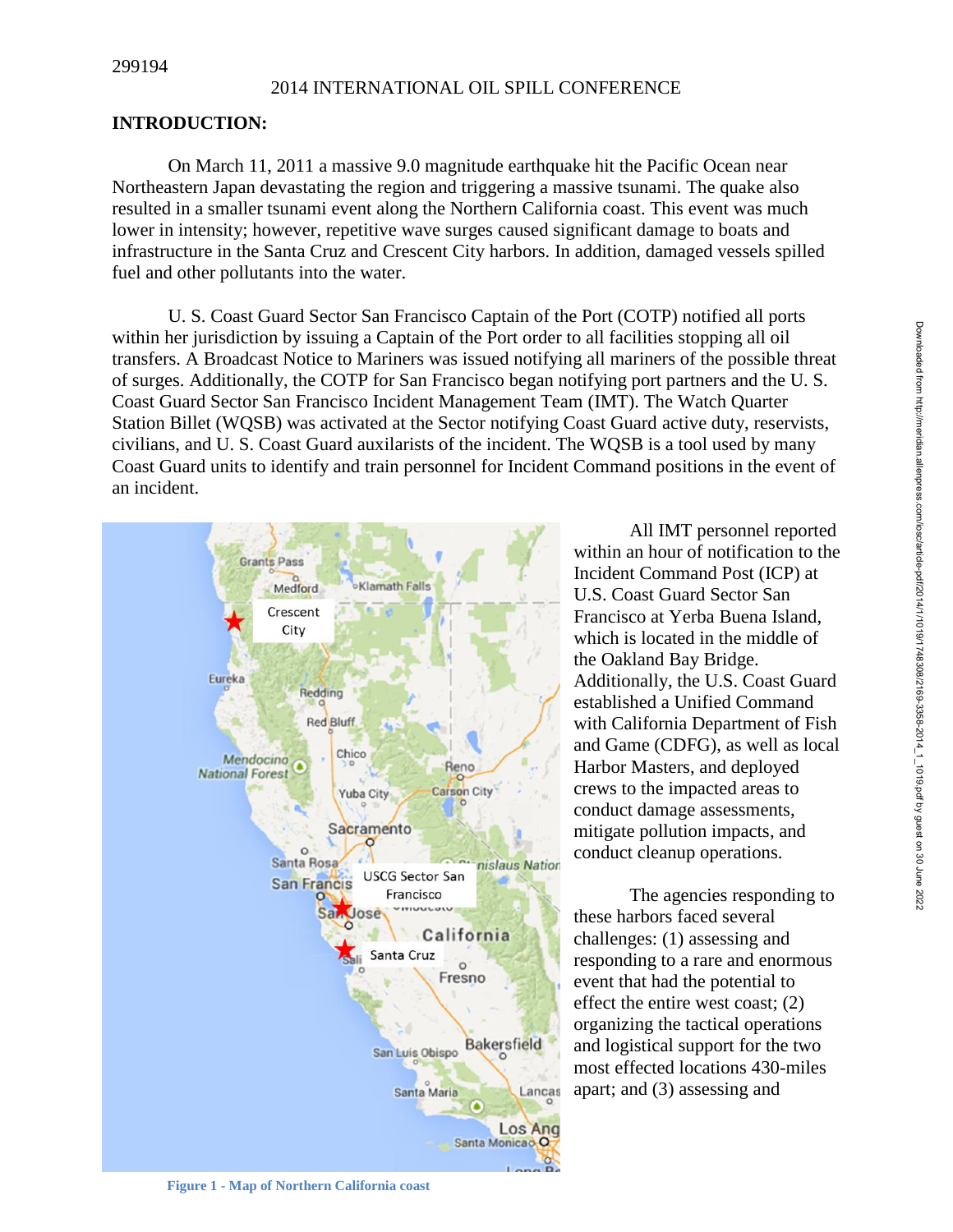mitigating unknown safety hazards in the water and determining an appropriate funding source.

Tactical pollution response operations occurred primarily in Santa Cruz and Crescent City. Santa Cruz is not a major industrial port, but is a large recreational and tourist area. Crescent City proved to be a greater challenge due to its larger fishing fleet.

The last tsunami to truly affect the west coast occurred in 1964, due to a massive 9.2 magnitude earthquake in the Prince William Sound region of Alaska. The tsunami from the "Great Alaska Earthquake" caused observable damage in Crescent City. Post-1964, tsunami readiness planning and exercises were conducted at irregular intervals, usually in coastal areas of California, but rarely ever exercised in a large state-wide manner. While the USCG was involved in some contingency planning, there were no major cost investments for public safety other than local signs and sirens. The only comparable exercise, that would train communities to prepare for such a wide-spread event, would be a Spill of National Significance (SONS)—a SONS exercise has never been conducted in the Northern portion of California.

This paper will discuss impacts and early response activities at the Santa Cruz and Crescent City locations which include response authorities, assessment and cleanup actions, and documentation and cost recovery issues related to this rather unique and uncommon event.



**Figure 2 - Damaged recreation boats (USCG)**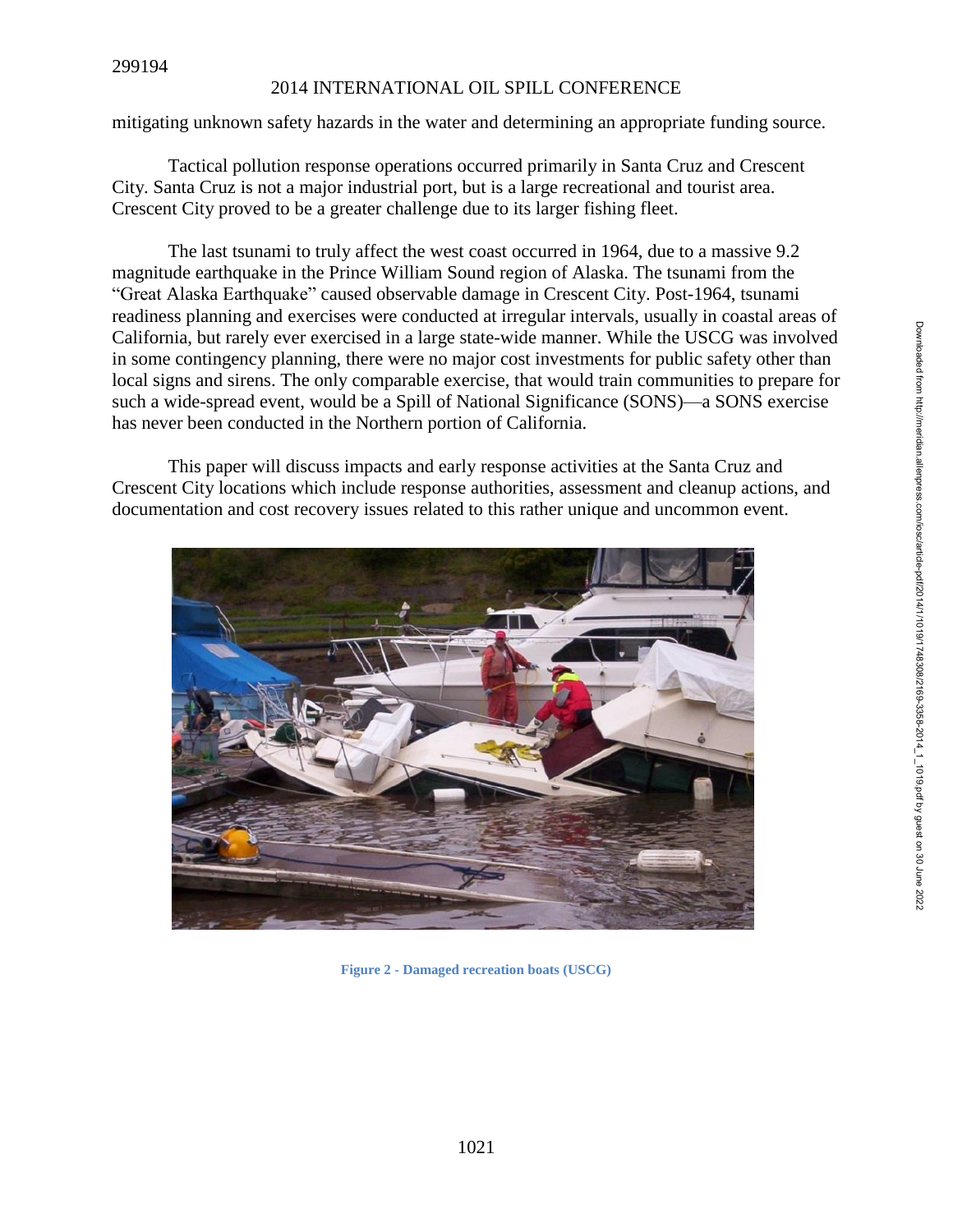## **IMPACTS AND EARLY RESPONSE ACTIVITIES:**

On the northern coast of Monterey Bay, south of San Jose, lies the popular beach town of Santa Cruz. Most visitors and residents enjoy the access to the Pacific Ocean where they spend much time in recreational activities such as surfing and boating. At approximately 11:00 Friday morning, a large series of waves and tidal currents surged into the harbor sinking 18 boats and damaging more than 100 other vessels. Several docks and piers located inside and harbor were also damaged but no injuries or deaths were reported. The damaged boats and resulting fuel spills had a minimal effect on local wildlife. This is due to pleasure boats typically carry less than five gallons of fuel (primarily gasoline). The Unified Command mobilized an initial pollution response team to coordinate operations, including assessing and moving damaged boats to safety and identifying potential environmental hazards.



**Figure 3 - Crescent City inner boat basin post tsunami surges (USCG)**

Some 430 miles north of Santa Cruz, greater impacts from the tsunami were noticed. In the fishing town of Crescent City, the residents evacuated as a series of waves and strong tidal currents surged into the Crescent City Boat Harbor. When the evacuation lifted, residents returned to the area to find most of the inner boat basin destroyed. While many of the fishing vessels had been able to leave the area before the tsunami landed, several other fishing vessels could not or were not moved before impact. The surges destroyed the majority of the moorings and docks in the inner harbor, tossing debris both onshore and in the harbor basin, sinking 16 vessels, damaging numerous other vessels and grounding one vessel at the mouth of the Elk River. Unfortunately, the tsunami also took the life of one local man.

A big part of the success of the response was attributed to the flexibility of responders under difficult conditions. After the initial notifications, the difficult task of determining where the overall command coordination and ICP should be located had to be made with limited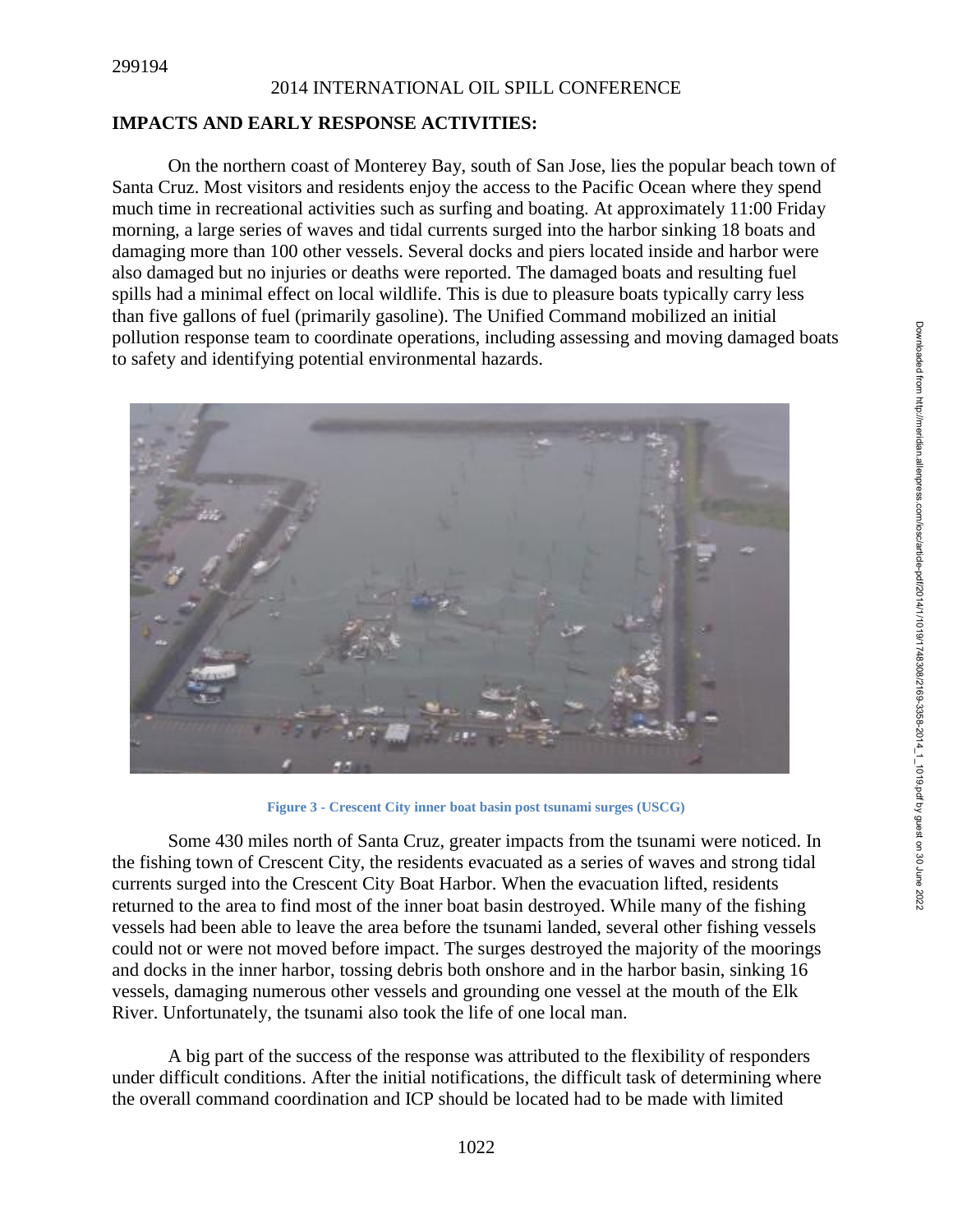knowledge as to the extent of the impacts. The appropriate choice was determined to be the newly built Integration Operations Center at U. S. Coast Guard Sector San Francisco. Coordination of two divisions located 430 miles apart was another challenge that was managed as part of this successful response.

Organization of the Unified Command was the next challenge to overcome. Would the Sector Federal On-Scene Coordinator (FOSC) act as an Area Command? Should branches be used? These were just a few questions that needed to be decided upon. Based on the information on hand, the appropriate decision was made to manage as divisions.

Following the lifted evacuation order, the U. S. Coast Guard, the CDFG, the Army Corps of Engineers, National Oceanic and Atmospheric Administration (NOAA) and several oil spill response organizations (OSRO) responded to the harbor. The responders conducted many pollution response activities including removing several boats and many pilings from the harbor. Crews removing sunken vessels took great care to avoid causing further damage to those that were salvageable. Over 1,400 gallons of fuel and petroleum product were recovered and more than 1,460 cubic yards of oil debris was removed from the harbor. No wildlife impacts were observed.

## **AUTHORITIES:**

As information came in about the type of damages that had occurred from the tsunami, it was clear the U. S. Coast Guard would use its authorities under the Oil Pollution Act of 1990 (OPA 90). Additionally, the Coast Guard would follow the incident phases outlined under the National Oil and Hazardous Substances Pollution Contingency Plan, also known as the National Contingency Plan (NCP). For funding, the pollution response would use the emergency fund from the Oil Spill Liability Trust Fund. By using these authorities and processes the Coast Guard was required to ensure that all response actions were directly tied to the process, removal, and cleanup of oil or oil threats to the environment.

Under the NCP, oil discharges have four identified phases: discovery or notification; preliminary assessment and initiation of action; containment, countermeasures, cleanup, and disposal; and finally, documentation and cost recovery. The NCP also supports the use of the Incident Command System (ICS) to manage the response structure, bringing together the functions of the federal government, the state government, and the responsible party (if known). The goal of ICS in such situations is to achieve an effective and efficient response where the FOSC maintains authority working directly with other agencies that also have incident specific authorities. By designation, the FOSC for the coastal zone is the U.S. Coast Guard. Santa Cruz and Crescent City were within the U. S. Coast Guard's COTP area of responsibility and they were the pre-designated FOSC for the incident.

## **PRELIMINARY ASSESSMENT AND INITIATION OF ACTION:**

After lifting the COTP evacuation order, reports of impacts and damage to coastal communities and infrastructure were received, and based on the preliminary information, the greatest impacts occurred primarily at two ports: Santa Cruz and Crescent City. Although reports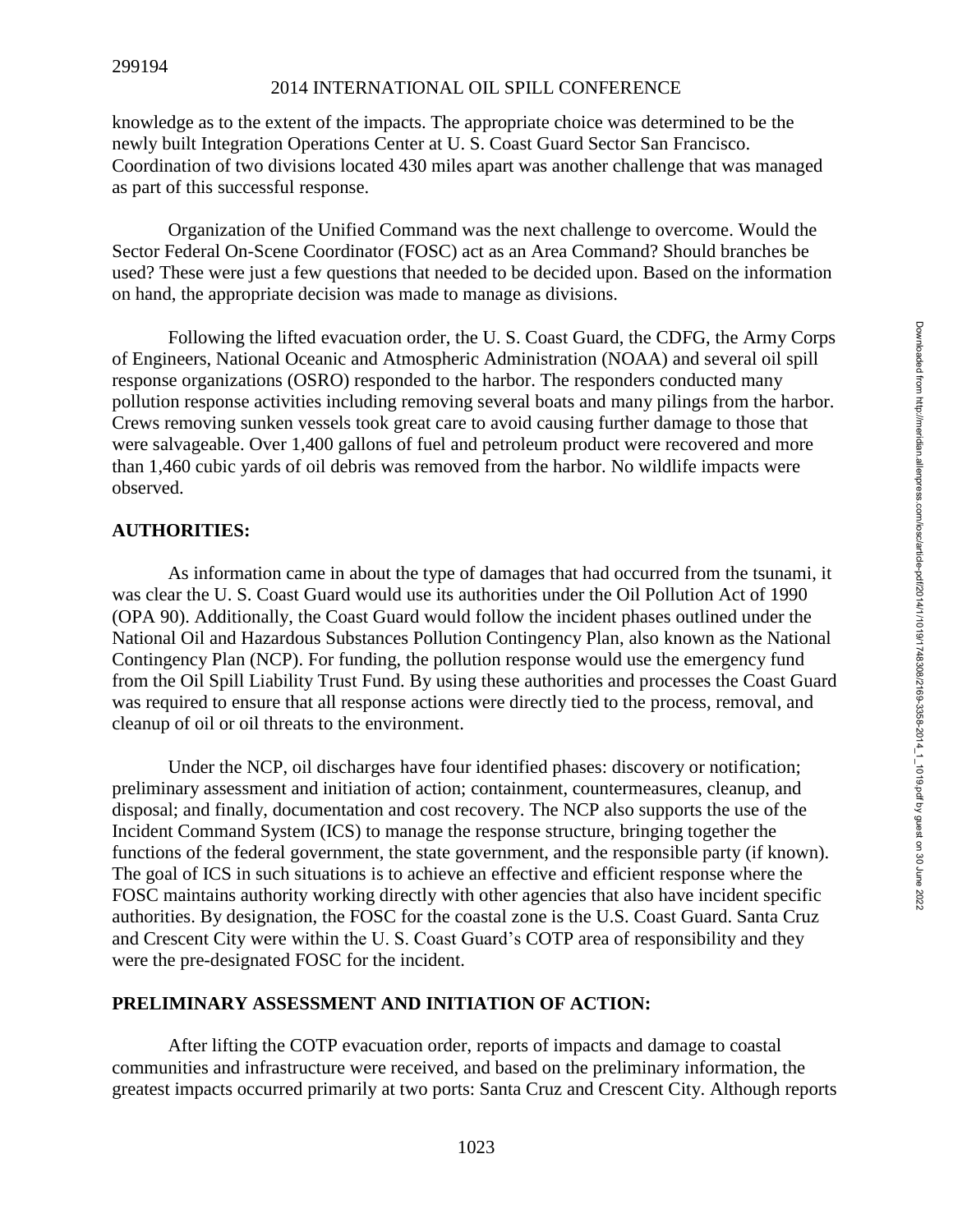were coming in, the information needed to be verified to determine actual impacts from the tsunami wave which would determine response priorities. Initially, USCG and CDFG pollution responders were sent to Santa Cruz from the ICP at Sector San Francisco.

As local, municipal, state, and federal responders were conducting initial assessments, local news media started collecting information and airing reports on the tsunami impacts. Hundreds of people from the local area had gathered on a bridge over the harbor to watch the surges from the tsunami. This drew the attention of the media.



**Figure 4 - Assessment of damages in Crescent City (USCG)**

In this particular situation, the media coverage served a supporting role in the initial assessments and assisted in determining the impacts to the harbor and response needs.

Based on reports of damages, additional personnel were deployed to Santa Cruz and Crescent City to establish geographical divisions within the Unified Command. Santa Cruz and Crescent City were designated as divisions under ICS. The divisions were responsible for conducting overall assessments of the areas to determine actual response priorities. Under the NCP the assessment process includes: evaluation of the magnitude and severity of the discharge or threat to public health or welfare of the United States or the environment; assessment of the feasibility of removal of oil and to the extent where practicable; and identification of potentially responsible parties.

After preliminary assessments along the northern California coast, with particular attention to the harbors in Santa Cruz and Crescent City, it was determined that relative to oil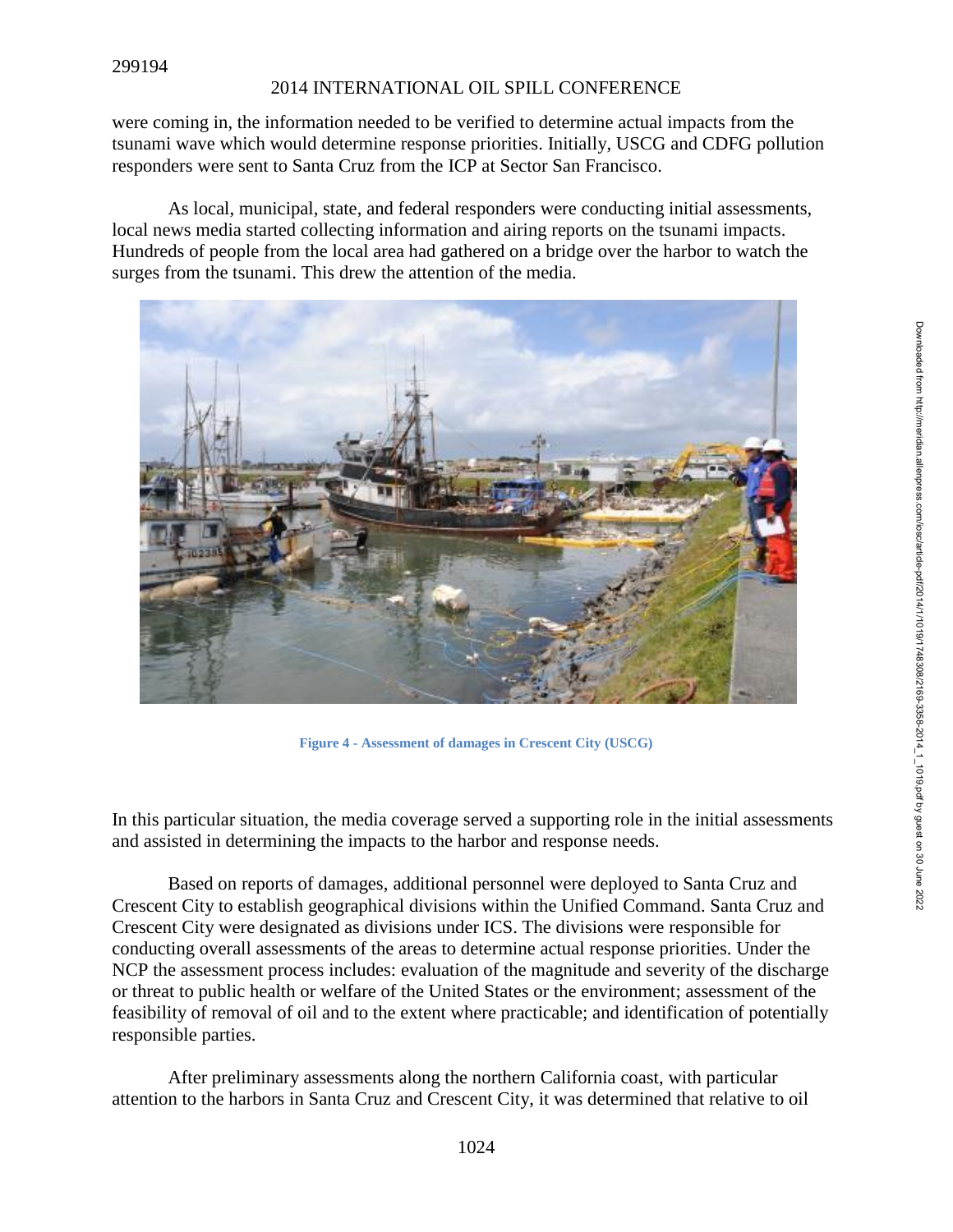pollution and the threat of continued oil discharge, Crescent City harbor was a larger concern for the FOSC due to the size of its fishing vessel fleet. A division would remain in effect in Santa Cruz to address the oil pollution concerns there and a larger response effort was organized at Crescent City for what was expected to be a long-term clean up with the likely transfer of the ICP to that location.

# **CONTAINMENT, COUNTERMEASURES, CLEANUP, AND DISPOSAL:**

Following the NCP, the divisions diligently began the process to contain pollution, clean up the oil, and mitigate additional pollution threats caused by the tsunami. OSRO were brought into both locations to conduct the removal of oil and oiled debris under the direction of the U.S. Coast Guard.

In Santa Cruz, Parker Diving Service based out of Sausalito, CA was hired by the U. S. Coast Guard. Their capabilities and expertise in oil pollution control and cleanup was used to provide appropriate equipment and personnel to mitigate the oil pollution and threat of pollution. Many recreational vessels had already sunk or were taking on water. Each vessel was assessed and evaluated to determine the threat and appropriate response actions necessary for mitigation. Some vessels had to be removed or partially salvaged in order to mitigate oil discharge. While these initial actions were going on, surges from the tsunami event continued to occur, putting responder safety at risk.



**Figure 5 - Mitigation of pollution threat from a recreation vessel in Santa Cruz (USCG)**

The pollution response in Crescent City proved to be much more challenging as the number of sunken vessels was understood. The initial actions of the Crescent City division included a thorough assessment of just how many vessels were sunk. One of the early response actions conducted was to remove oil debris that prevented responders from conducting a complete assessment. NOAA provided personnel and equipment to conduct a side-scan sonar survey of the entire harbor. The NOAA survey not only provided an accurate number of the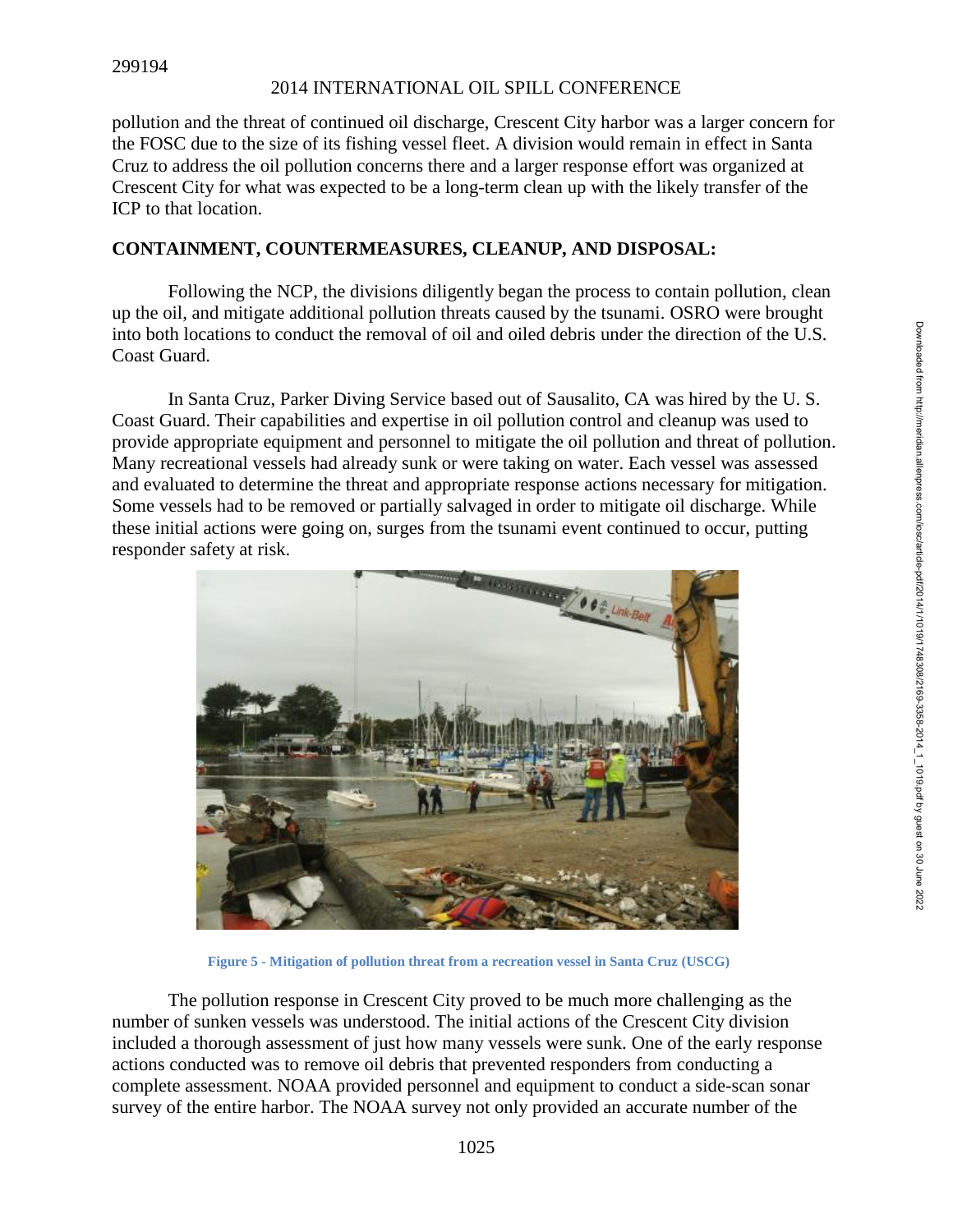#### 299194

#### 2014 INTERNATIONAL OIL SPILL CONFERENCE

vessels that were sunk, but also location of fishing gear which was an important safety concern. At one location near the center of the harbor, 16 vessels were identified as sunk and collected in a submerged pile. It took over a month for responders to safely remove the oil from these vessels. Two OSRO's were hired to achieve this task, Global Diving based out of Richmond, CA and National Response Coordination (NRC) Environmental Services based out of Alameda, CA.



**Figure 6 - Oiled debris removal in Crescent City (USCG)**

Personnel and logistics become the next challenge to overcome. Crescent City did not have many locations for responders to use as an ICP. Additionally, USCG Sector San Francisco needed to strategically determine the number of people needed to establish and maintain the ICP. Although the Unified Command had the initial resources and personnel available, a long-term response requires a much greater scale of people, which effects daily job routines, other emergency responses, and personnel lives (e.g., family, vacations, education, etc). With recent cutbacks and organizational changes, and especially following major deployments of active and reserve U.S. Coast Guard to Deep Water Horizon, the Sector did not have many "extra" personnel to deploy for this longer term event. In addition to the resources that port partners brought, the Coast Guard activated reservists and brought on U. S. Coast Guard auxiliarists. Many of the reservists were able to fill positions in the command post and in the field due to their previous training. The use of U. S. Coast Guard auxiliarists proved to be a huge benefit in both locations as they provided a personal touch. Since they were from that area, they were able to provide valuable local knowledge. This was critical to the response effort. The U. S. Coast Guard auxiliarists provided much needed real-time information from the ICP to private citizens.

Each location also needed appropriate meeting spaces. Santa Cruz's Harbor Master office quickly became too small for the surge of personnel. Sector San Francisco provided a small pollution response trailer that was outfitted for use as a mini office. This trailer was used to



conduct meetings and complete paper work. Fortunately, the amount of time in Santa Cruz was short as this was not a good long-term option. In Crescent City, the Harbor Master's office ran into similar challenges. It was too small for the amount of responders and for the duration of the response. Additionally, the Crescent City Harbor Master's office served as the hub of information for the local fisherman, many

 $126$ **Figure 7 – Trailers for ICP in Crescent City (USCG)**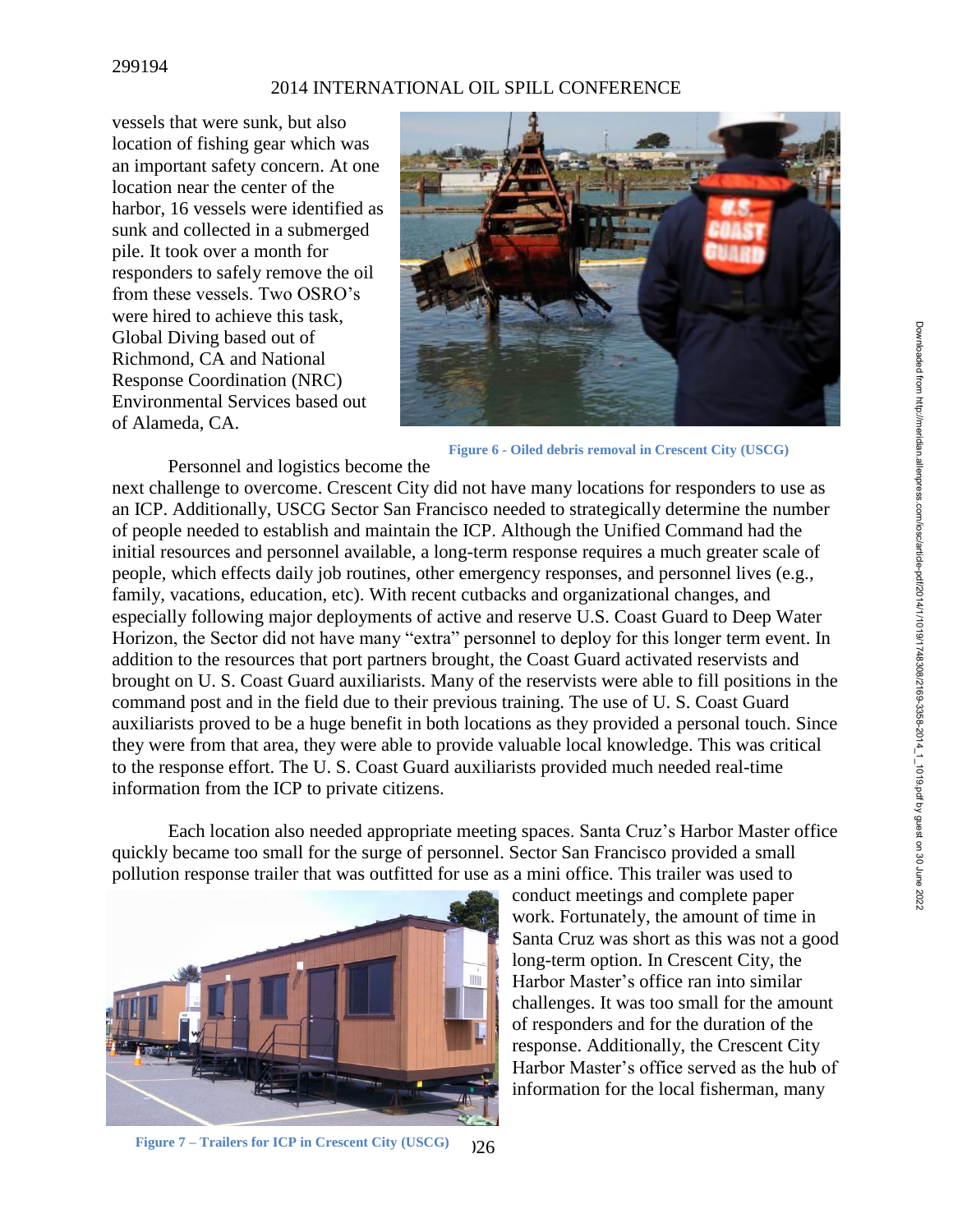who lost their vessel from the surges. The local Coast Guard auxiliary had a small meeting room near the Harbor Master's office that was able to be used temporarily until trailers could be delivered.

## **DOCUMENTATION AND COST RECOVERY:**

The old saying, "the job is not done until the paperwork is done," applies also to

emergency spill response. The final phase of the response included concluding documentation and cost recovery, and proved to be just as challenging as the cleanup itself. Documentation from both divisions and the overall ICP were collected to produce a full administrative record that was relatively easy. However, funding, or cost recovery, was not as easy.





**Figure 8 - Operations brief in Crescent City (USCG)**

under the Disaster Declaration. However, that was never seen at the incident responder level. OPA90 authorities and funding and Stafford Act authorities and funding are very different with respect to what actions can be conducted and the potential for State-shared costs. By using the OSLTF responders needed to ensure that all response activities were tied directly to the removal of oil and oil threats. Better coordination between these funding authorities prior to such an event would have reduced the confusion.

# **CONCLUSION:**

The challenges faced during the Northern California Tsunami response were similar to those during other incidents. Community planners and response planners have the overwhelming challenge of determining what natural and human-caused disasters are considered high risk and most likely to cause significant threats to coastal populations and coastal resources. Threat assessment is based on known risks and previous historical data of occurrences. In the case of the Northern California Tsunami, it was deemed a high risk but unlikely. Considering there had not been a tsunami impact since the 1964 event, other threats deemed high risk and more likely to occur became a focus for planning. Fortunately the port partners had previously worked together and found it easy to adjust and respond.

Although there were many challenges the responders conducted the best response possible with the information and resources they had. As with many responses there were lessons to be learned and grow from. Sector personnel learned more about advanced ICS, and the use of the Area Command structure. All responders discovered a great deal more about the Stafford Act and emergency declarations than our current doctrine and training gives us. Finally, all members of the community and the Unified Command gained a better appreciation for the effects of a